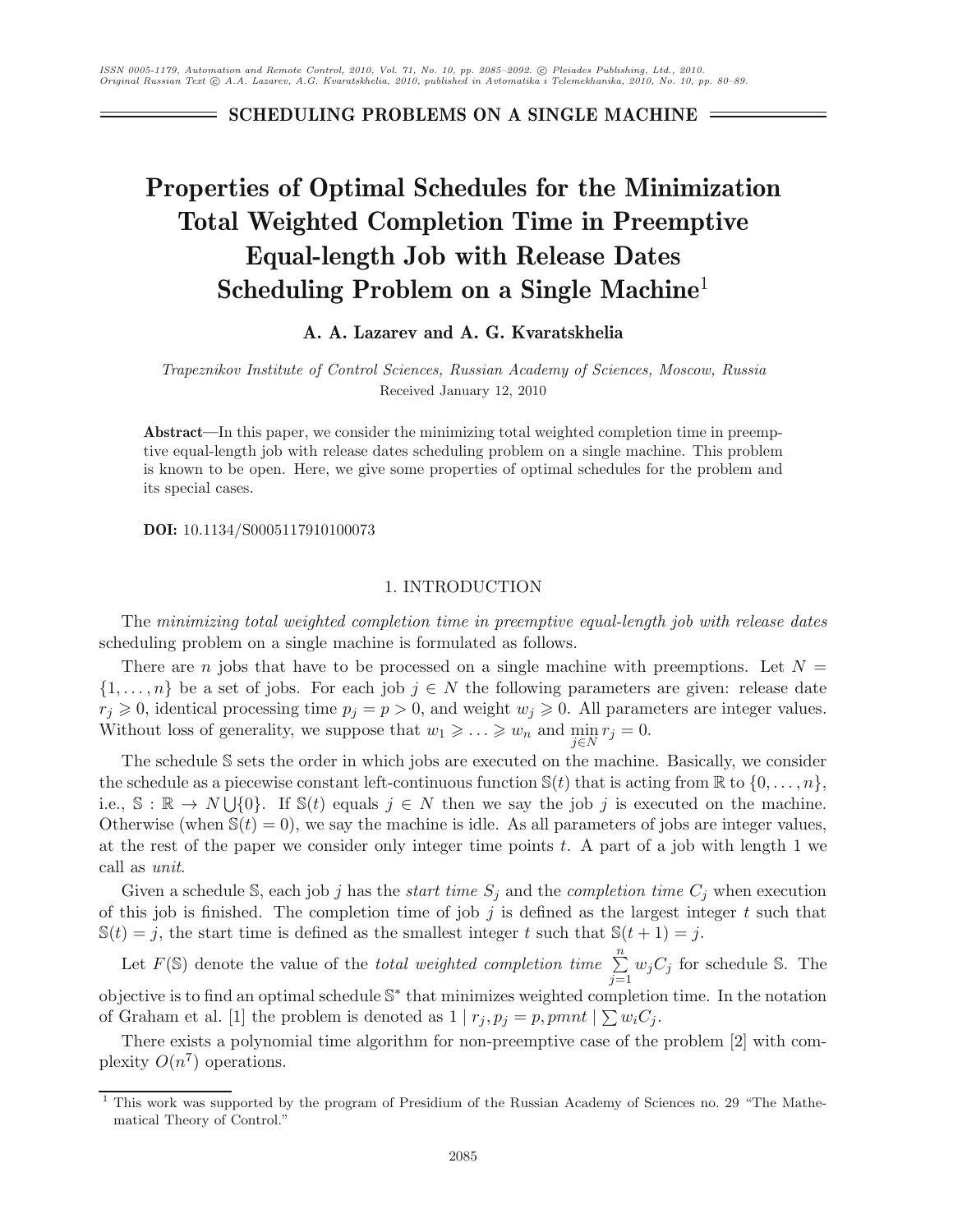#### 2086 LAZAREV, KVARATSKHELIA

#### 2. PROPERTIES OF OPTIMAL SCHEDULES

In this section we give some properties of optimal schedules for the general case of the problem.

**Theorem 1.** For every optimal schedule, if  $S_i < S_j$  then either  $C_i \leq S_j$ , or  $C_i > C_j$  for all  $i, j \in N$ .

**Proof.** Let's consider an optimal schedule S where for two jobs i and j we have  $S_i < S_j$ ,  $C_i > S_j$ , and  $C_i < C_j$  (see Fig. 1).

Here, we can swap the first unit of job j with the last unit of job i and improve  $S$  at least by value  $w_i$ .

Theorem 1 states that in every optimal schedule units of two arbitrary jobs cannot be mixed in the time-line, i.e., there are two major possibilities of relative execution for two jobs:

- one job is processed completely before the second job;
- one job is "embedded into" the second jobs such that the execution period of the embedded job does not contain units of the second job.

This feature will be later discussed in Section 4.

If job i is executed completely before job j, we use notation  $(i \rightarrow j)$ . If job j is embedded into job *i*, we use notation  $(i \leadsto j \leadsto i)$ .

**Theorem 2.** For every optimal schedule, if  $(i \leadsto j \leadsto i)$  then  $w_i \leqslant w_j$ .

**Proof.** Let's consider an optimal schedule S where for two jobs i and j, such that  $(i \leadsto j \leadsto i)$ , we have  $w_i > w_j$ . Let m be the count of units of job i that are processed after  $C_j$ ,  $m < n$  (see Fig. 2).

Since j is embedded into i, we can always swap m last units of job i with m last units of job j and improve S by value  $(w_i - w_i)(C_i - C_j)$ .

**Theorem 3.** All parts of jobs that are processed after  $\max_i r_i$  in any optimal schedule are se*quenced in Smith's order* [3] *(i.e., in order of non-decreasing values*  $p'_j/w_j$  *where*  $p'_j$  *is the length of part of job* j*).*

**Proof.** All jobs are available after  $\max_i r_i$ . This implies the following:

- all parts of jobs are processed after  $\max_i r_i$  without preemptions;
- two joint parts do not satisfy Smith's order then we can always interchange them and improve the schedule.



**Fig. 1.** Improve the schedule S (Theorem 1).



**Fig. 2.** Improve the schedule S (Theorem 2).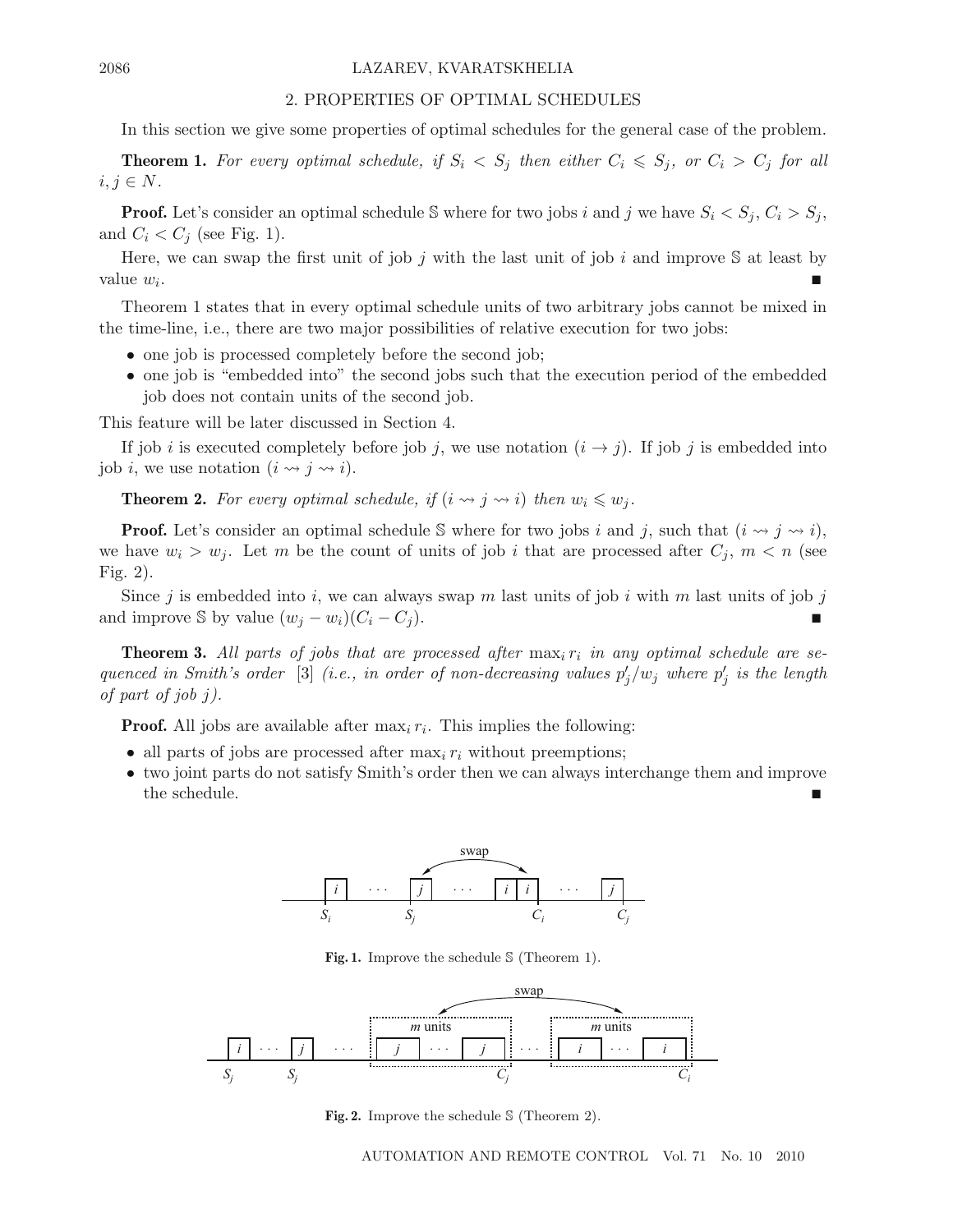

**Fig. 3.** Improve the schedule in Case 1 (Theorem 4).



**Fig. 4.** Improve the schedule in Case 2 (Theorem 4).

**Theorem 4.** For every optimal schedule, if  $r_i \leq S_j$  and  $w_i > w_j$  then  $(i \rightarrow j)$  (i.e.,  $S_j \geq C_i$ , *job* j *is started only after* i *is completed).*

**Proof.** Let's consider an optimal schedule where  $S_j < C_i$ . By Theorem 2, this happens in two cases (the case  $(i \leadsto j \leadsto i)$  is prohibited because  $w_i > w_j$ ):

**Case 1**  $(j \rightarrow i)$ , i.e., job i is started after j is finished.

**Case 2**  $(j \rightsquigarrow i \rightsquigarrow j)$ , i.e., job *i* is embedded into job *j*.

Both jobs i and j are available at time  $S_j$ . Therefore, in Case 1 we can swap all items of these jobs and improve the schedule by value  $(w_i - w_j)(C_i - C_j)$  (see Fig. 3). In Case 2 we can swap the last item of job i with the first item of job j and improve the schedule at least by value  $w_i$  (see Fig. 4).

**Corollary 1.** For every optimal schedule, if  $r_i \leq r_j$  and  $w_i > w_j$  then  $(i \rightarrow j)$ .

**Proof.** Inequality  $r_i \leq r_j$  implies  $r_i \leq S_j$ .

**Corollary 2.** *There exists an optimal schedule where the conditions of Theorem 4 and Corollary 1 with replacement*  $w_i > w_j$  *by*  $w_i \geq w_j$  *hold.* 

**Proof.** In Theorem 4 and Corollary 1 we strictly improve the schedule because  $w_i > w_j$ . If  $w_i = w_j$  then our modifications of the schedule do not increase its cost value.

**Theorem 5.** *In every optimal schedule jobs can be interrupted only at time points from the set*  ${r_2, r_3, \ldots, r_n}$ *. Also, if some job i is interrupted at*  $r_k$  *then*  $S_k = r_k$ *.* 

Prior to the proof of Theorem 5 we give three lemmas.

Let  $\mathbb{I}_j$  denote a set of time points when job j is interrupted in a schedule S, i.e., for each  $t \in \mathbb{I}_j$ we have  $\mathbb{S}(t) = j$ ,  $\mathbb{S}(t+1) \neq j$ , and  $t \neq C_j$ .

Denote by  $\mathbb{I} = \bigcup$ *j*∈*N*  $\mathbb{I}_j$  and  $\mathbb{T}_k$  the interval  $(r_k, r_{k+1}], k = 1, \ldots, n$ , where  $r_{n+1} = np$ .

**Lemma 1.** For every optimal schedule, each job is interrupted no more than once on  $\mathbb{T}_k$ ,  $\forall k$ .

**Proof.** Consider an optimal schedule S where for some k job i is interrupted at least twice on  $T_k$ (see Fig. 5).

Between interruption points of i there exists some job j that is finished here. Otherwise, by Theorem 1 the schedule is not optimal.

AUTOMATION AND REMOTE CONTROL Vol. 71 No. 10 2010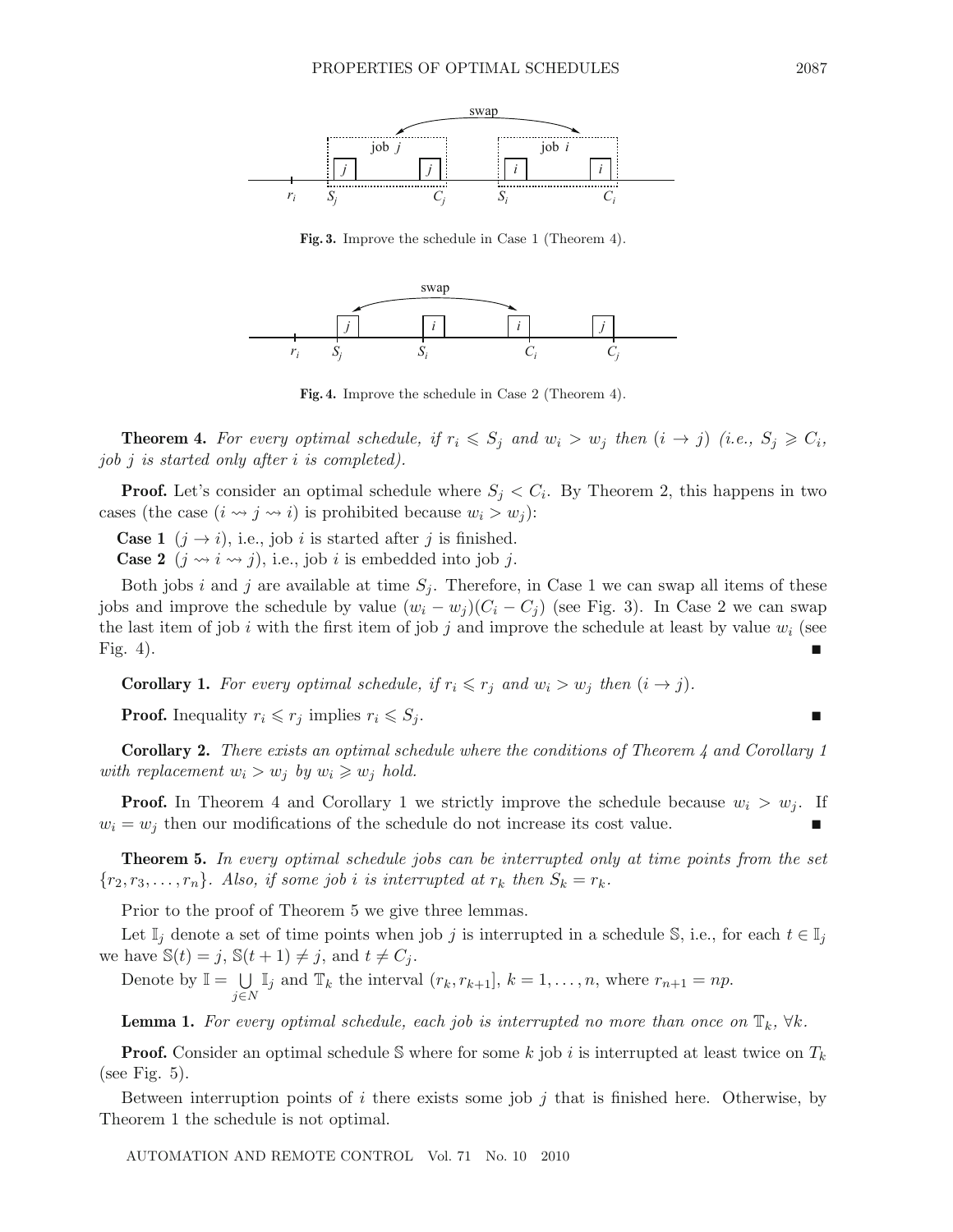

**Fig. 5.** Improve the schedule S (Lemma 1).



**Fig. 6.** Arrangement of units of jobs *i* and *j* at the schedule S in the assumption of the Lemma 1.

We can swap the last unit of the first part of job i with the last unit of job j (as shown on Fig. 5) and strongly improve the schedule by value  $w_i$ .

**Lemma 2.** *In each optimal schedule all interrupted jobs are processed at the end of*  $\mathbb{T}_k$ *,*  $\forall k < n$ *.* 

**Proof.** Consider an optimal schedule S where for some  $k \in N$  there exist two jobs (see Fig. 6):

- (1) job j that is interrupted on  $\mathbb{T}_k$ ;
- (2) job *i* starts immediately after *j* was interrupted and completes either on  $\mathbb{T}_k$ , or somewhere afterward.

The point is that both jobs are available on  $\mathbb{T}_k$  and, from Theorem 1, job i is finished before job j. Therefore, we can swap units of these jobs in such way that interrupted unit of j will be processed after i is completed. Moving units of job j at right does not change the cost function of the schedule, whereas moving units of job  $i$  at left strongly improves the schedule.

**Lemma 3.** For each optimal schedule, at most one job can be interrupted on  $\mathbb{T}_k$ .

**Proof.** Consider an optimal schedule where for some k we have two interrupted jobs i and j on  $T_k$  (see Fig. 7). By Lemma 2, these jobs are executed at the end of  $T_k$ .

In this case, we can swap units of jobs as shown on Fig. 7 and strongly improve the schedule by value  $w_j$ .

**Proof of Theorem 5.** The first part of the theorem directly follows from Lemmas 1–3. Now we show that if some job i is interrupted at  $r_k$  then  $S_k = r_k$ .

Consider an optimal schedule S where job i is interrupted at  $r_k$ , but then job j is started (not k),  $r_j < r_k$ . By Theorem 1 we have  $C_j < C_i$ . Therefore, we can swap the last unit of job j with any unit from preempted part of job i and strongly improve the schedule by value  $w_j$  (see Fig. 8).

# 3. PERMUTATION SCHEDULES

As we mentioned in Introduction, the general way to define a schedule is to use a function acting from  $\mathbb{R}$  to  $\{0, 1, \ldots, n\}$ . For a variety of scheduling problems (typically, without preemptions) one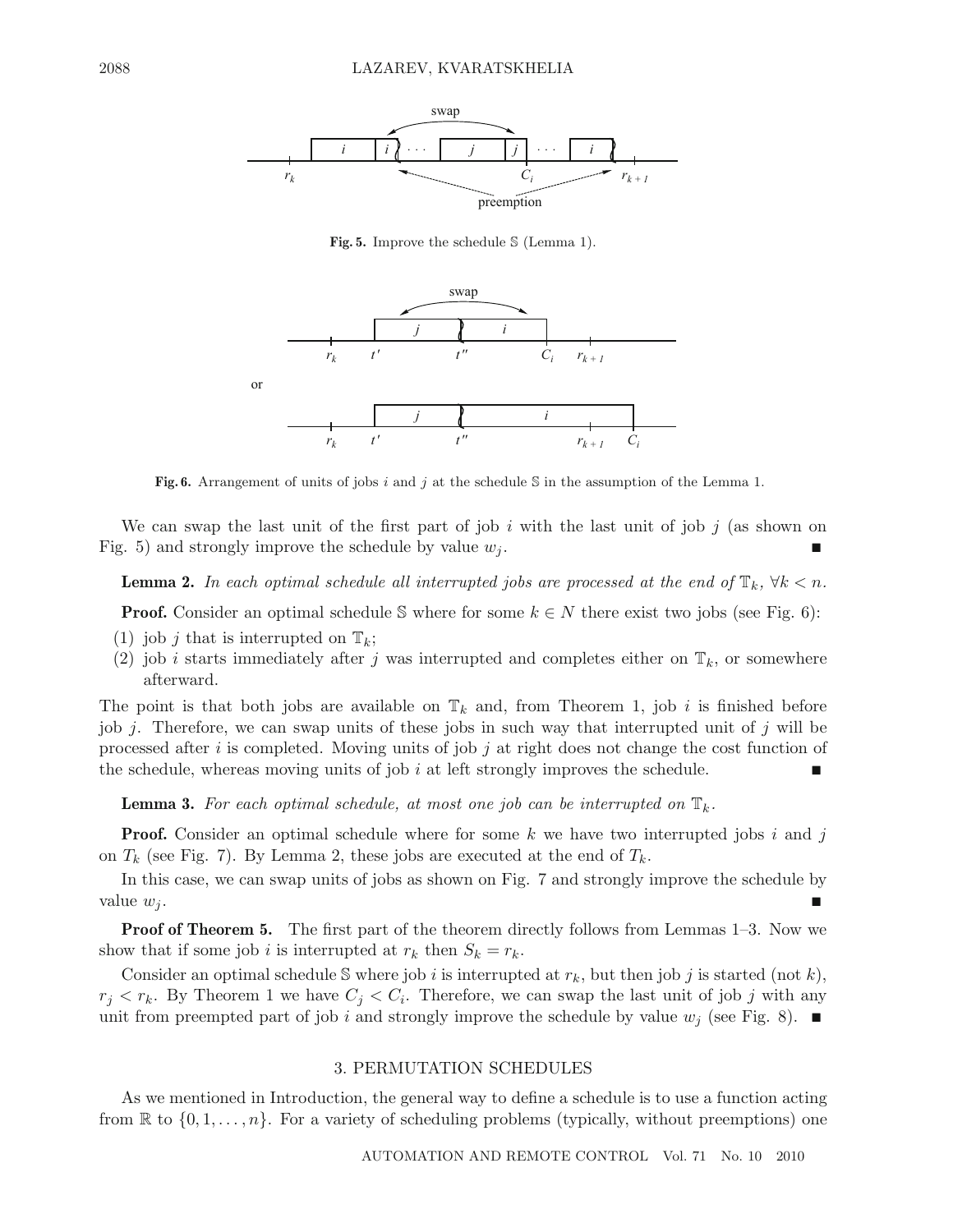

**Fig. 7.** Improve the schedule S (Lemma 3).



**Fig. 8.** Improve the schedule S (Theorem 5).

can consider a schedule as a permutation of job's indices. In this section we show that in spite of preemptions we can find an optimal solution of the problem in permutation schedules.

By  $\pi$  we denote a permutation schedule, i.e.,  $\pi = (j_1, j_2, \ldots, j_n)$ . We say that job's order  $(j_1, j_2, \ldots, j_n)$  means  $C_{j_1} < C_{j_2} < \cdots < C_{j_n}$ .

Now we give the procedure that constructs a time schedule S from the permutation schedule  $\pi = (j_1, j_2, \ldots, j_n).$ 

**Procedure 1** (*construct time schedule from permutation*)

- 1: job  $j_1$  starts at  $r_{j_1}$  and ends at  $r_{j_1} + p$  (i.e.,  $S_{j_1} := r_{j_1}, C_{j_1} := r_{j_1} + p$ );
- 2: mark interval  $[r_{j_1}, r_{j_1} + p]$  as busy;
- 3: **for**  $k = 2, 3, ..., n$  **do**
- 4: **if**  $r_{j_k}$  is marked **then**
- 5: let s be the nearest value that is unmarked and greater than  $r_{j_k}$ ;
- 6: **else**

```
7: s := r_{j_k};
```
- 8: **end if**
- 9: calculate the width of unmarked intervals between s and  $C_{j_{k-1}} + 1$ . Let this value be d  $(d \text{ can also be negative});$
- 10: **if**  $d \leqslant p$  **then**
- 11: job  $j_k$  starts at s and fills unmarked intervals to the right until finished;
- 12: **else**
- 13: job  $j_k$  ends at  $C_{j_{k-1}} + 1$  and fills unmarked intervals to the left;<br>14: **end of**
- end of

```
15: end for
```
On each step of the Procedure 1 we need to perform the following operations:

- realize whether  $r_{j_k}$  is in unmarked interval or not. This can be done by binary search among start and end times of jobs in  $O(\log n)$  operations;
- calculate the width of unmarked intervals between  $r_{j_k}$  and  $C_{j_{k-1}} + 1$ . This can be done in  $O(n)$  operations.

Therefore, each step is executed in  $O(n)$  operations. Since Procedure 1 has n steps, the overall complexity of the procedure is  $O(n^2)$ .

AUTOMATION AND REMOTE CONTROL Vol. 71 No. 10 2010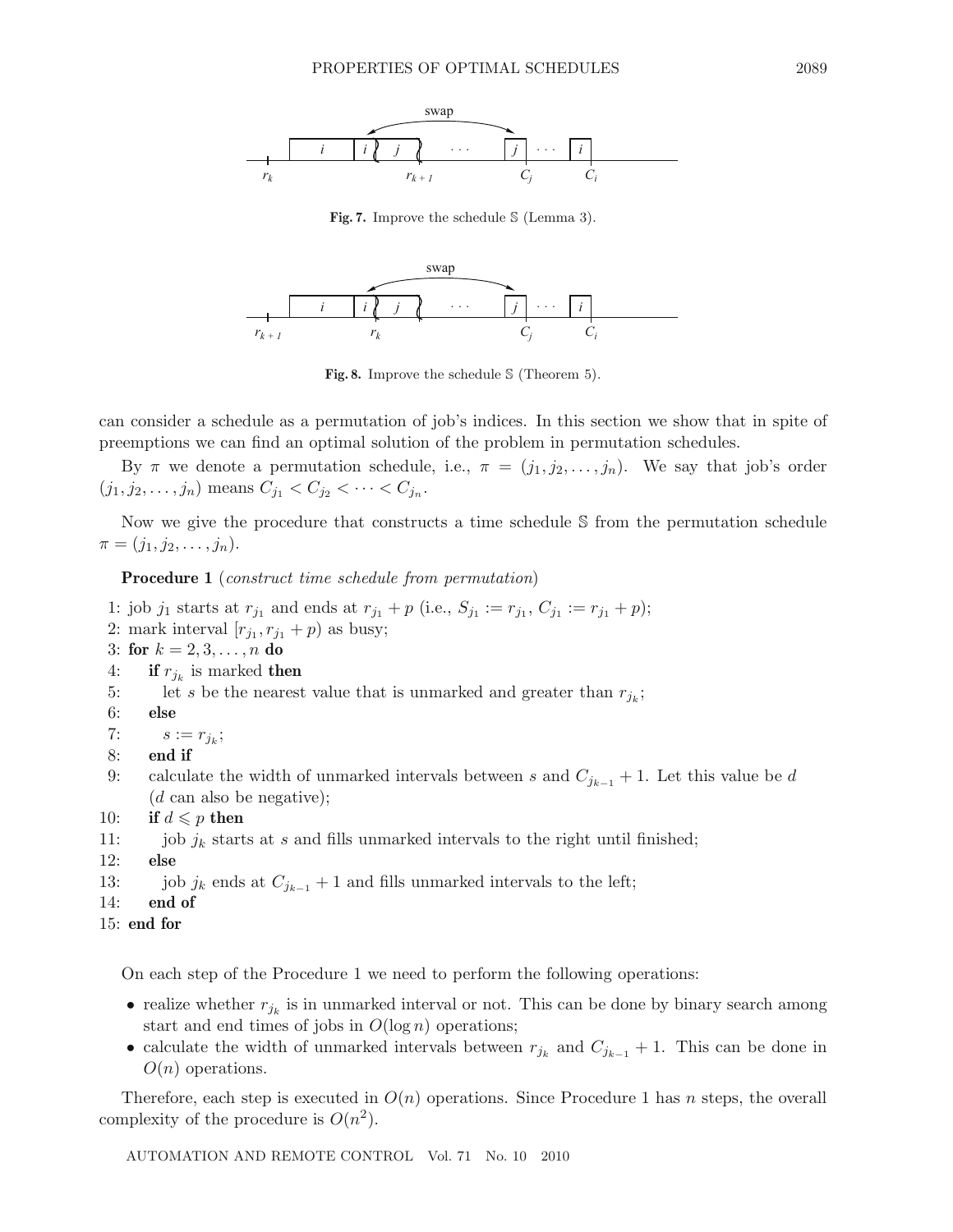By notation  $\mathbb{S} = \text{Proc1}(\pi)$  we say that the time-schedule S is constructed from the permutation  $\pi$ using Procedure 1.

**Lemma 4.** If the permutation  $\pi$  conforms to some optimal time schedule then Line 13 of Proce*dure 1 is never executed.*

**Proof.** Indeed, Line 13 means that between the possible start time s of the current job  $j_k$  and the minimal completion time  $C_{j_{k-1}} + 1$  there are:

- (1) either units of job  $j_k$  and units of some job i (job i is completed after  $j_k$ );
- (2) or units of job  $j_k$  and empty time slots;

In Case 1, we can always exchange the last unit of  $j_k$  with the mentioned unit of i and strongly improve the schedule by value  $w_{j_k}$ .

In Case 2, we can move the last unit of  $j_k$  to the empty time slot (job  $j_k$  is available at this time) and also strongly improve the schedule by value  $w_{j_k}$ .

Now, let's consider an optimal schedule  $\mathcal S$  with completion times  $C_1,\ldots,C_n$  and its respective permutation  $\pi = (j_1, j_2, \ldots, j_n)$ . Let apply Procedure 1 to this permutation and obtain schedule S' with completion times  $C'_1, \ldots, C'_n$ .

**Theorem 6.** For each optimal schedule S we have  $C_j = C'_j$ ,  $j \in N$ .

**Proof.** In the schedule S', the first job  $j_1$  is completed at the least possible time  $C'_{j_1} = r_{j_1} + p$ . Therefore,  $C_{j_1} \geqslant C'_{j_1}$ .

If we have  $C_{j_1} > C'_{j_1}$  then for some  $t \in [r_{j_1}, C_{j_1})$  we have:

- (1) either  $\mathbb{S}(t) = i \neq j_1$  (i.e., there exists a unit of some job  $i \neq j_1$  that is processed after  $r_{j_1}$  and before  $C_{i_1}$ ),
- (2) or  $\mathbb{S}(t) = 0$  (i.e., the machine is idle at time t).

In Case 1, we can swap the last unit of job  $j_1$  and the unit of job i. In Case 2, we can put the last unit of job  $j_1$  at time slot t. In both cases, we strongly improve the schedule S by value  $w_{j_1}$ . Therefore,  $C_{j_1} = C'_{j_1}$ .

Now suppose that for  $i < k$  the equalities  $C_{j_i} = C'_{j_i}$  hold. We show  $C_{j_k} = C'_{j_k}$ . Note that job  $j_k$  cannot be completed earlier than  $C'_{j_k}$  in S because either the restriction  $C_{j_k} \geq r_{j_k} + p$ , or  $C_{j_k} > C_{j_{k-1}}$  will be violated.

If  $C_{j_k} > C'_{j_k}$  then for some  $t \in [r_{j_k}, C_{j_k})$ :

- (1) either  $\mathbb{S}(t) = i \neq j_1$  (i.e., there exists a unit of some job  $i \neq j_k$  that is processed after  $r_{j_k}$  and before  $C_{i_k}$ ),
- (2) or  $\mathbb{S}(t) = 0$  (i.e., the machine is idle at time t).

In Case 1, we can swap the last unit of job  $j_k$  and the unit of job i. In Case 2, we can put the last unit of job  $j_k$  at time slot t. In both cases, we strongly improve the schedule S by value  $w_{j_k}$ . Therefore,  $C_{j_k} = C'_{i_k}$ .  $j_k$  .

Theorem 6 states that we can find an optimal solution among permutation schedules. We use this property in our algorithm.

**Theorem 7.** *In every optimal schedule, each part of each job starts and ends at time points from set*  $T = \{r_j + lp, j = \overline{1, n}, l = \overline{0, n}\}.$ 

**Proof.** Consider an optimal schedule S. From Lemma 4 we have that Line 13 of Procedure 1 is never executed for this schedule. Other lines of the procedure insure that the completion times of jobs for the optimal schedule  $\mathcal S$  will be from set  $T$ .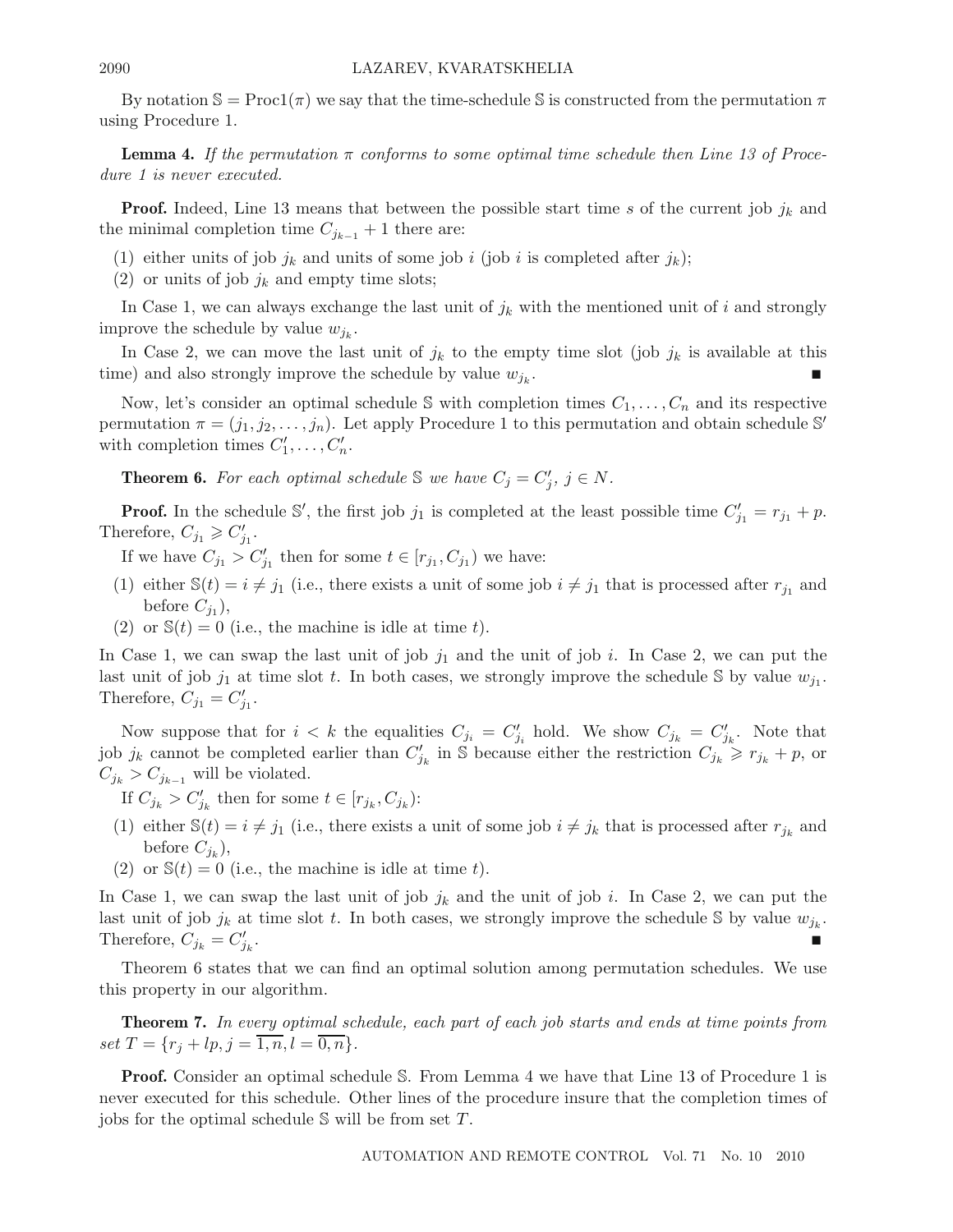The start time of every job j is either its release time  $r_j$ , or the completion time of the previous job in  $S$ . Both these time points are in set  $T$ .

Note, that the number of elements in the set T is  $O(n^2)$ .

**Theorem 8.** Let  $\pi$  be an optimal permutation and  $\mathbb{S} = \text{Proc1}(\pi)$ . Then for each t and j such *that*  $\mathbb{S}(t) = 0$  *and*  $S_j \geq t$  *we have*  $r_j \geq t$ *.* 

**Proof.** Consider an optimal schedule S where  $r_j < t$  for t and j such that  $\mathbb{S}(t) = 0$  and  $S_j \geq t$ . In this schedule, j is available at time t and we can put the last unit of j at this empty time slot. Such transformation strongly improves  $\mathcal S$  by value  $w_i$ .

### 4. GROUPS IN OPTIMAL SCHEDULES

From Theorem 1 we have the following two major possibilities of relative execution for two jobs in any optimal schedule:

- one job is processed completely before the second job starts;
- one job is "embedded into" the second jobs so that the execution period of the embedded job does not contain units of the second job.

Now we give definition of *a group* in an optimal schedule.

Consider an optimal permutation  $\pi = (j_1, j_2, \ldots, j_n)$ . We say that jobs  $j_i, j_{i+1}, \ldots, j_m$  organize *a group* if:

- execution of jobs in the group starts with the first unit of  $j_m$  and ends with the last unit of  $j_m$ ;
- all jobs  $j_1, \ldots, j_{i-1}$  are executed completely before jobs from the group;
- all jobs  $j_{m+1},...,j_n$  are executed completely after jobs from the group.

To denote a group we use symbol  $G$ . The same symbol is used to denote the set of jobs that are executed in this group, i.e.,  $G = \{j_1, \ldots, j_m\}.$ 

The example of a group is shown on Fig. 9.

$$
\cdots \quad j_m \quad j_{m-1} \quad \cdots \quad j_i \quad \cdots \quad j_i \quad \cdots \quad j_{m-1} \quad j_m \quad \cdots
$$

$$
C_{j_i} \qquad C_{j_{m-1}} \quad C_{j_m}
$$

**Fig. 9.** The example of a group for jobs  $\{j_1, \ldots, j_m\}$ .

**Theorem 9.** For every optimal schedule, if jobs  $\{j_1, \ldots, j_m\}$  organize a group then  $w_{j_m}$  is the *minimum weight among jobs from the group.*

**Proof.** The proof directly follows from Theorem 2.

# 5. SPECIAL CASE OF THE PROBLEM

In this section we study the special case of the problem  $1 | r_j, p_j = p$ , pmnt  $| \sum w_j c_j|$ , when  $p = 2, r_j = j - 1, j = 1, \ldots, n$ , and

$$
w_1 \leqslant w_2 \leqslant \ldots \leqslant w_n. \tag{1}
$$

**Theorem 10.** *There exists an optimal schedule where for every job i in* S *we have either*  $S_j = r_i$ , or  $S_j > r_n$ .

AUTOMATION AND REMOTE CONTROL Vol. 71 No. 10 2010